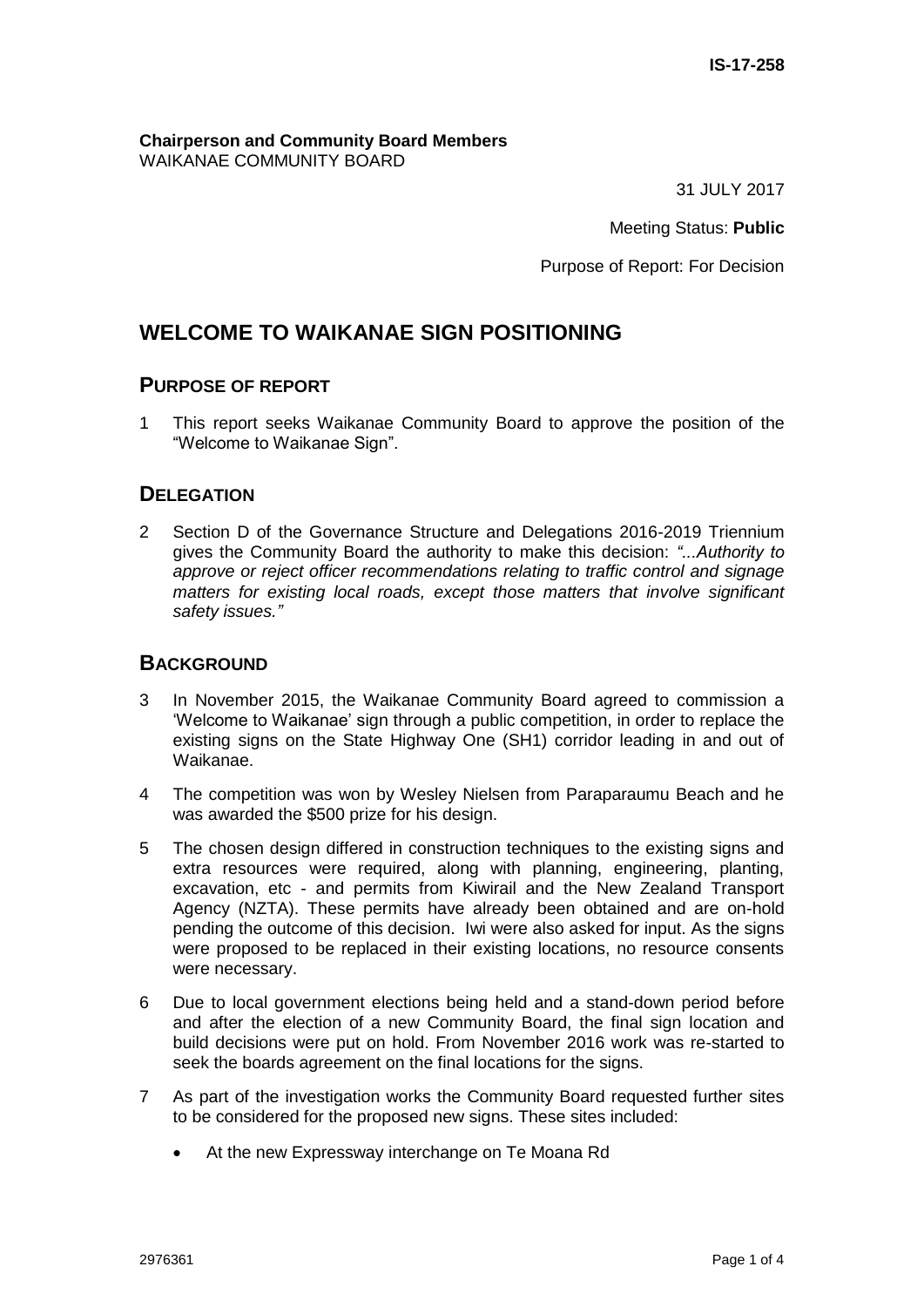- Somewhere along Te Moana Rd between the Expressway interchange and the town centre
- Somewhere along side the new Expressway in advance of the Waikanae off ramps.

## **ISSUES AND OPTIONS**

#### **Issues**

- 8 The Welcome to Waikanae sign is considered an advertising sign. Requirements for advertising signs are covered in the following documents:
	- Part L District Plan in particular: *L.1.1 Location of Signs (i) Signs shall only be displayed on the site the subject of the activity and shall not be allowed on the legal road, except traffic safety, directional and street name signs authorised by the road controlling authority, and election signs in areas specified by resolution of Council.*
	- NZTA Guidelines Assets / Resources/ Traffic-control-device-manual part 3.
- 9 The dimensions of the proposed signage (3mx3m) would trigger the requirement for resource consent if it was to be located anywhere other than the original sites as previously proposed.
- 10 The size of the proposed new signage also significantly limits the locations where it could reasonably be installed.

#### Expressway Interchange

11 There is no appropriate location within the expressway interchange on Te Moana Rd for the proposed new signage. This site is also not supported by NZTA and would be unlikely to obtain consent due to the size of the signage and the complexity of the interchange with regard to traffic, pedestrians and other users.

#### Te Moana Rd

12 No suitable location could be found along Te Moana Rd. Again the significant visual impact of the new signage and size significantly limit suitable sites.

#### Adjacent to new Expressway

- 13 There are potentially two suitable sites in close proximity to the Expressway off ramps that could be utilised for the new signage. See attached plan appendix 1.
- 14 These sites are located on NZTA land and would require their approval and would also require resource consent. These additional costs are not currently included in the budget.

## Option 1

15 Placing the new Welcome to Waikanae Signs in the location of the current signs on the old SH1 can be accommodated without the need for resource consent or further consultation.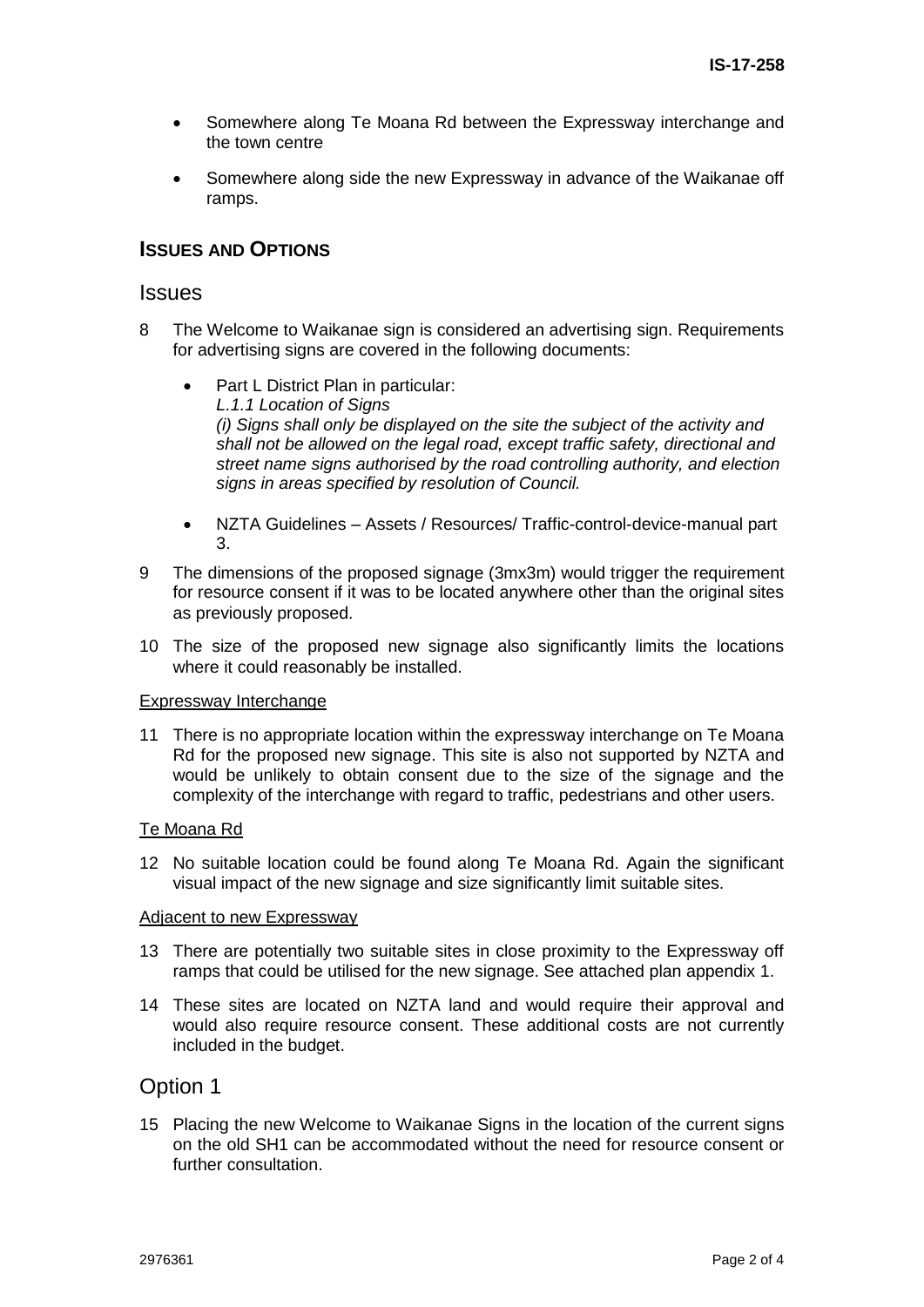- 16 Previous consultation as part of the signage competition process recommended the new signs be installed in the same location as the current signage.
- 17 This is the preferred option.

## Option 2

- 18 Install the new Welcome to Waikanae Signs adjacent to the Expressway off ramps.
- 19 Further work would be required to determine the exact locations and to gain land owner approval and consent. Funding for this additional work would need to be provided additional to the current budget.
- 20 There would also need to be additional work carried out to confirm the additional costs associated with these sites.

#### **CONSIDERATIONS**

#### Policy considerations

21 There are no Policy considerations associated with this report.

#### Legal considerations

22 If the proposed new signage is to be installed alongside the expressway off ramps then resource consent and landowner approval would be required.

## Financial considerations

- 23 The current budget allocation is sufficient to install the proposed new signage at the site of the existing signage on the old SH1. This would include for any new license to occupy cost.
- 24 If the proposed new signage is to be installed alongside the expressway off ramps then additional funding would be required. The extent of this extra cost is not currently available and further work would be required to determine this cost.
- 25 There is no Council budget allocation for any further costs associated with this project.

#### Tāngata whenua considerations

26 Te Ātiawa Town Centres Working Group support the current existing sign locations on the old SH1 for the new Welcome to Waikanae Sign.

## **SIGNIFICANCE AND ENGAGEMENT**

#### Degree of significance

27 This matter has a low level of significance under Council policy.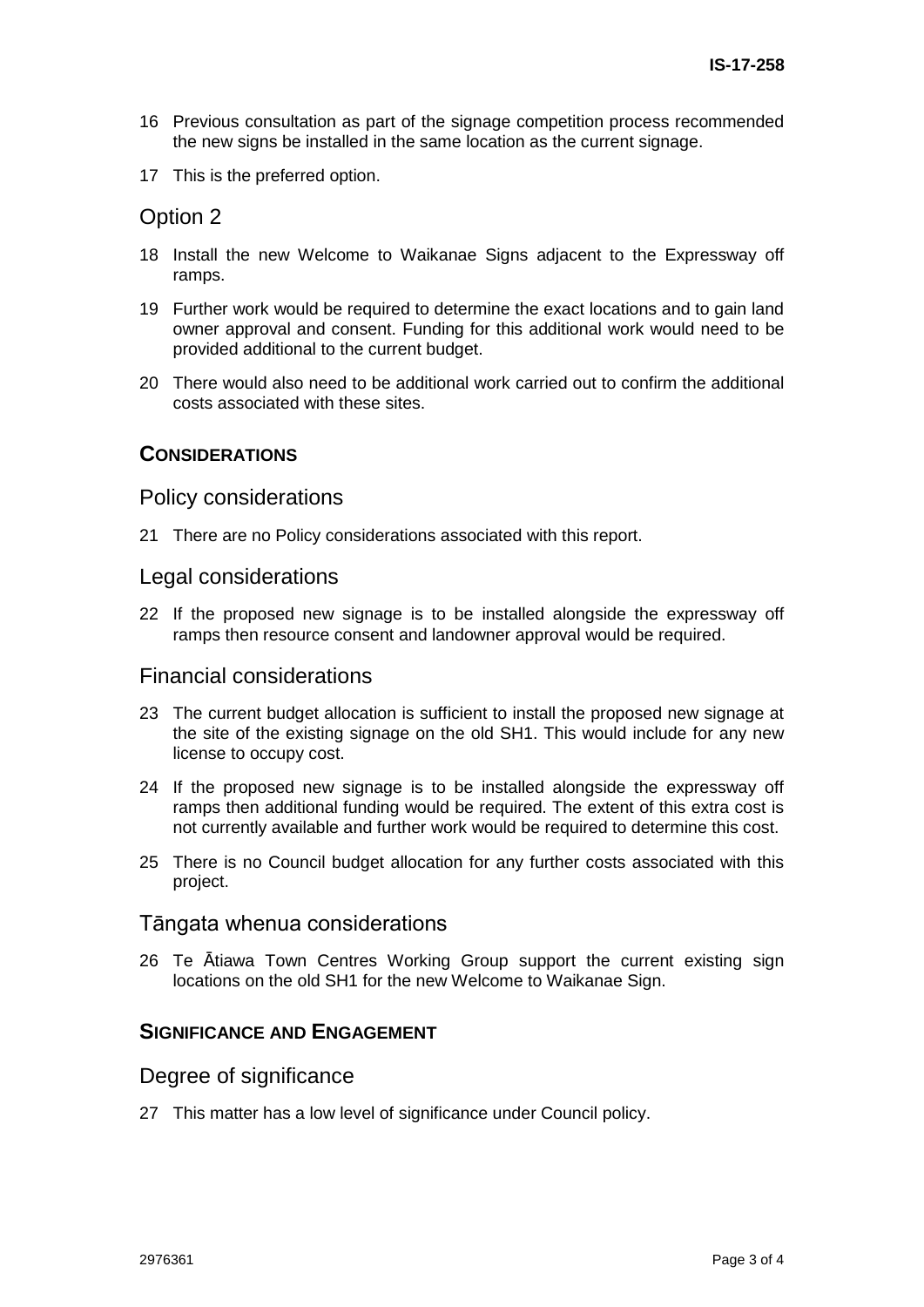## Consultation already undertaken

28 The Waikanae Community Board agreed to replace the existing signs on the State Highway One (SH1) corridor leading in and out of Waikanae in November 2015. The community was consulted overall through the competition process for new sign design.

## Engagement planning

29 An engagement plan is not needed to implement this decision.

## **Publicity**

30 Once complete, the new signage will be publicised through normal Council communication channels.

## **RECOMMENDATIONS**

31 The Waikanae Community Board support and approve Option 1. Installation of the new Welcome to Waikanae signage at the location of the current signage on the old SH1.

| <b>Report prepared by</b> | <b>Approved for submission</b> | <b>Approved for submission</b> |
|---------------------------|--------------------------------|--------------------------------|
|                           |                                |                                |

| Michelle Parnell | Wayne Maxwell | Sean Mallon |
|------------------|---------------|-------------|
|                  |               |             |

**Infrastructure Programme Delivery Manager Group Manager Corporate Services Group Manager Infrastructure Services**